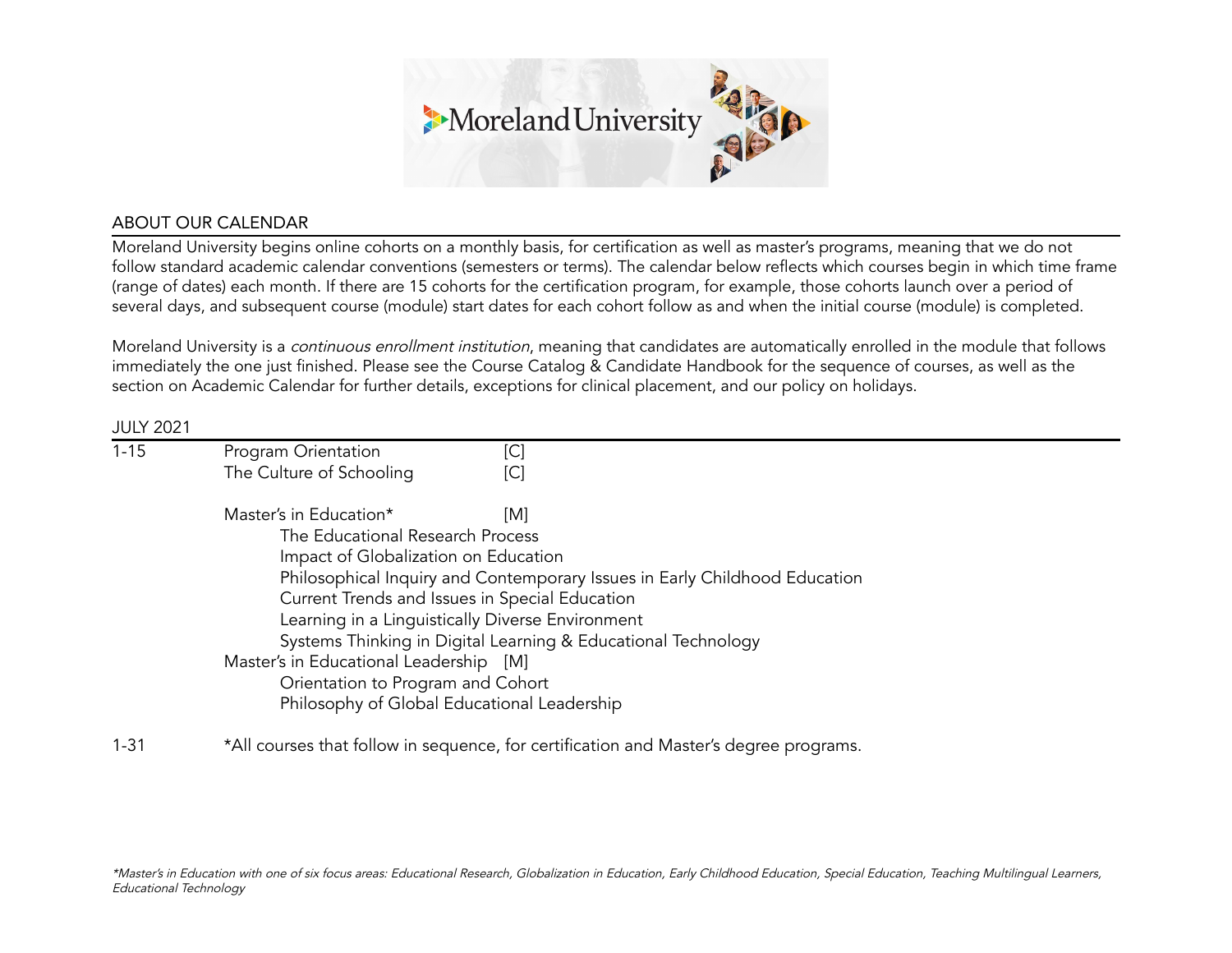

## AUGUST 2021

| $1 - 15$ | Program Orientation                                                        | [C  |  |  |
|----------|----------------------------------------------------------------------------|-----|--|--|
|          | The Culture of Schooling                                                   | [C  |  |  |
|          | Master's in Education*                                                     | [M] |  |  |
|          | The Educational Research Process                                           |     |  |  |
|          | Impact of Globalization on Education                                       |     |  |  |
|          | Philosophical Inquiry and Contemporary Issues in Early Childhood Education |     |  |  |
|          | Current Trends and Issues in Special Education                             |     |  |  |
|          | Learning in a Linguistically Diverse Environment                           |     |  |  |
|          | Systems Thinking in Digital Learning & Educational Technology              |     |  |  |
|          | Master's in Educational Leadership [M]                                     |     |  |  |
|          | Orientation to Program and Cohort                                          |     |  |  |
|          | Philosophy of Global Educational Leadership                                |     |  |  |
|          |                                                                            |     |  |  |

1-31 \*All courses that follow in sequence, for certification and Master's degree programs.

# SEPTEMBER 2021

| $1 - 15$ | Program Orientation                                                        | [C]                                                           |  |  |
|----------|----------------------------------------------------------------------------|---------------------------------------------------------------|--|--|
|          | The Culture of Schooling                                                   | [C]                                                           |  |  |
|          | Master's in Education*                                                     | IMI                                                           |  |  |
|          | The Educational Research Process                                           |                                                               |  |  |
|          | Impact of Globalization on Education                                       |                                                               |  |  |
|          | Philosophical Inquiry and Contemporary Issues in Early Childhood Education |                                                               |  |  |
|          | Current Trends and Issues in Special Education                             |                                                               |  |  |
|          |                                                                            | Learning in a Linguistically Diverse Environment              |  |  |
|          |                                                                            | Systems Thinking in Digital Learning & Educational Technology |  |  |
|          | Master's in Educational Leadership [M]                                     |                                                               |  |  |
|          | Orientation to Program and Cohort                                          |                                                               |  |  |
|          |                                                                            |                                                               |  |  |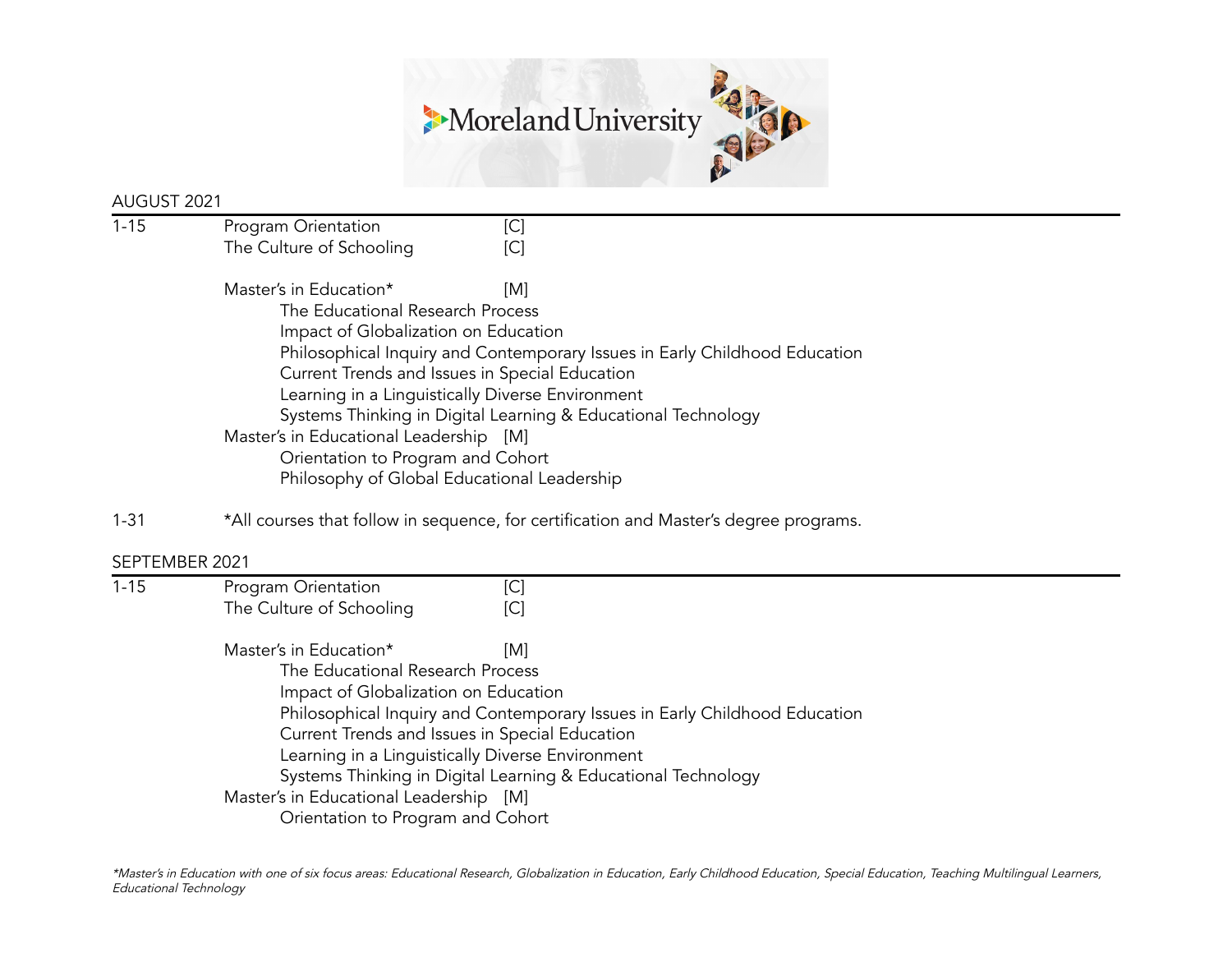

Philosophy of Global Educational Leadership

1-30 \*All courses that follow in sequence, for certification and Master's degree programs.

#### OCTOBER 2021

| $1 - 15$ | Program Orientation                                                                                                                                                                                                                                                                                                                 | [C] |  |  |               |                                             |                                                                                       |
|----------|-------------------------------------------------------------------------------------------------------------------------------------------------------------------------------------------------------------------------------------------------------------------------------------------------------------------------------------|-----|--|--|---------------|---------------------------------------------|---------------------------------------------------------------------------------------|
|          | The Culture of Schooling                                                                                                                                                                                                                                                                                                            | [C] |  |  |               |                                             |                                                                                       |
|          | Master's in Education*                                                                                                                                                                                                                                                                                                              | [M] |  |  |               |                                             |                                                                                       |
|          | The Educational Research Process                                                                                                                                                                                                                                                                                                    |     |  |  |               |                                             |                                                                                       |
|          | Impact of Globalization on Education<br>Philosophical Inquiry and Contemporary Issues in Early Childhood Education<br>Current Trends and Issues in Special Education<br>Learning in a Linguistically Diverse Environment<br>Systems Thinking in Digital Learning & Educational Technology<br>Master's in Educational Leadership [M] |     |  |  |               |                                             |                                                                                       |
|          |                                                                                                                                                                                                                                                                                                                                     |     |  |  |               | Orientation to Program and Cohort           |                                                                                       |
|          |                                                                                                                                                                                                                                                                                                                                     |     |  |  |               | Philosophy of Global Educational Leadership |                                                                                       |
|          |                                                                                                                                                                                                                                                                                                                                     |     |  |  | $1 - 31$      |                                             | *All courses that follow in sequence, for certification and Master's degree programs. |
|          |                                                                                                                                                                                                                                                                                                                                     |     |  |  |               |                                             |                                                                                       |
|          |                                                                                                                                                                                                                                                                                                                                     |     |  |  | NOVEMBER 2021 |                                             |                                                                                       |
| $1 - 15$ | Program Orientation                                                                                                                                                                                                                                                                                                                 | [C] |  |  |               |                                             |                                                                                       |
|          | The Culture of Schooling                                                                                                                                                                                                                                                                                                            | [C] |  |  |               |                                             |                                                                                       |

Master's in Education\* [M] The Educational Research Process Impact of Globalization on Education Philosophical Inquiry and Contemporary Issues in Early Childhood Education Current Trends and Issues in Special Education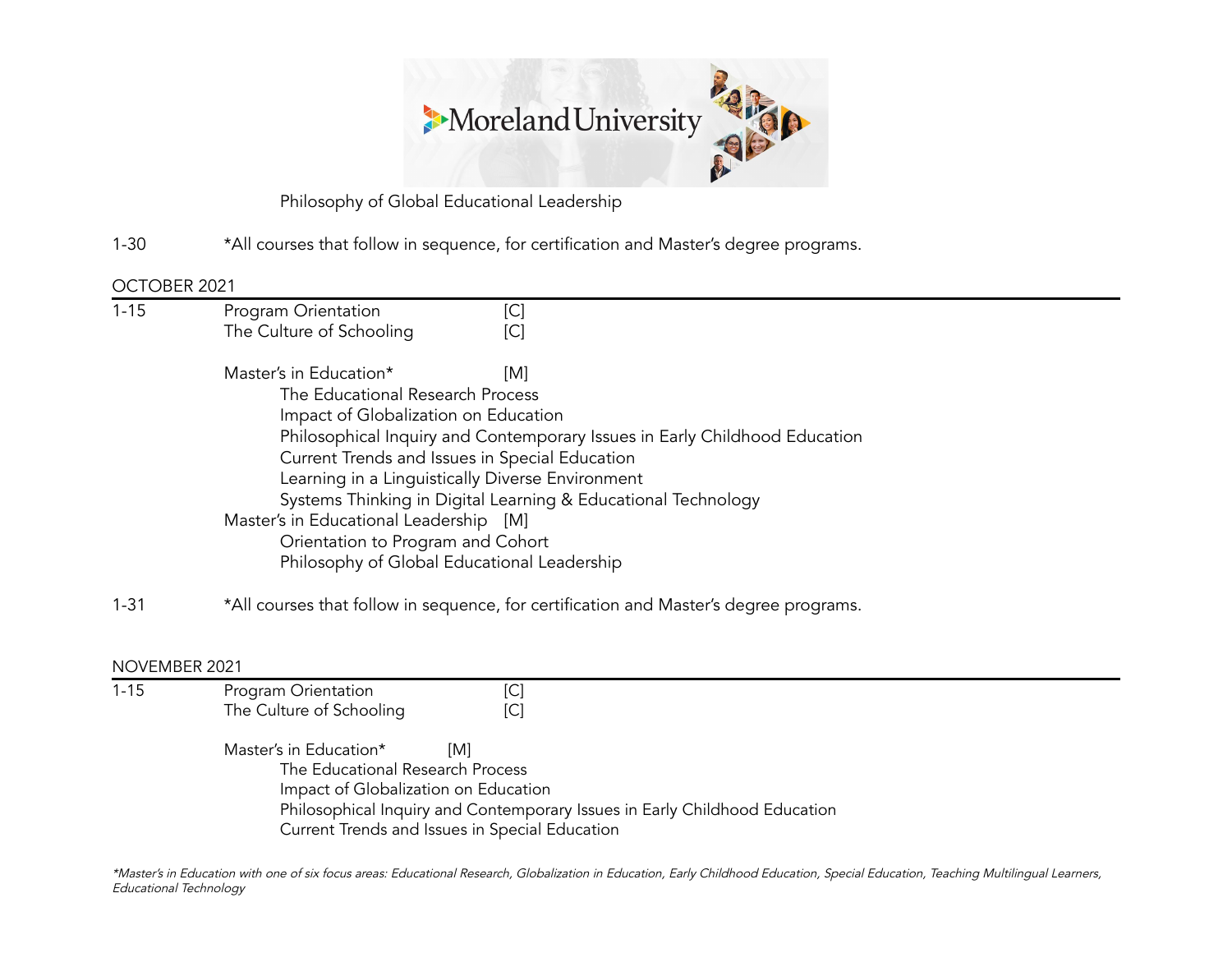

Learning in a Linguistically Diverse Environment Systems Thinking in Digital Learning & Educational Technology Master's in Educational Leadership [M] Orientation to Program and Cohort Philosophy of Global Educational Leadership

1-30 \*All courses that follow in sequence, for certification and Master's degree programs.

#### DECEMBER 2021

- 1-5 Master's in Education\* [M] The Educational Research Process Impact of Globalization on Education Philosophical Inquiry and Contemporary Issues in Early Childhood Education Current Trends and Issues in Special Education Learning in a Linguistically Diverse Environment Systems Thinking in Digital Learning & Educational Technology
- 1-18 \*All courses that follow in sequence, for certification and Master's degree programs.
- 19-31 Break

## JANUARY 2022

1-15 Program Orientation [C] The Culture of Schooling [C]

> Master's in Education\* [M] The Educational Research Process Impact of Globalization on Education Philosophical Inquiry and Contemporary Issues in Early Childhood Education Current Trends and Issues in Special Education Learning in a Linguistically Diverse Environment Systems Thinking in Digital Learning & Educational Technology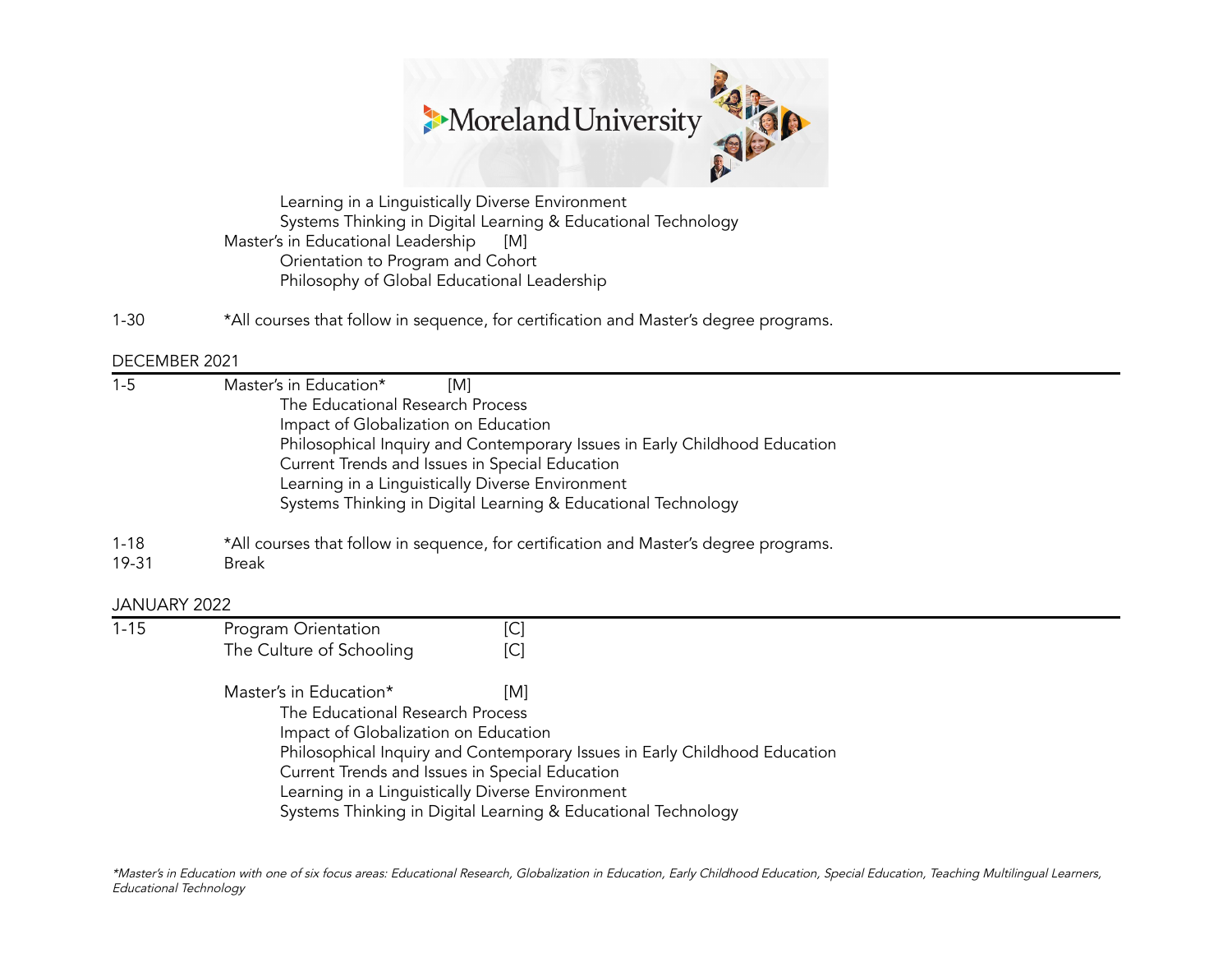

Master's in Educational Leadership [M] Orientation to Program and Cohort Philosophy of Global Educational Leadership

1-31 \*All courses that follow in sequence, for certification and Master's degree programs.

FEBRUARY 2022

| $1 - 15$          | Program Orientation<br>[C]                                                                                                                                                                                                                                                                                                                                                                                                                                                                      |
|-------------------|-------------------------------------------------------------------------------------------------------------------------------------------------------------------------------------------------------------------------------------------------------------------------------------------------------------------------------------------------------------------------------------------------------------------------------------------------------------------------------------------------|
|                   | The Culture of Schooling<br>[C]                                                                                                                                                                                                                                                                                                                                                                                                                                                                 |
|                   | Master's in Education*<br>[M]<br>The Educational Research Process<br>Impact of Globalization on Education<br>Philosophical Inquiry and Contemporary Issues in Early Childhood Education<br>Current Trends and Issues in Special Education<br>Learning in a Linguistically Diverse Environment<br>Systems Thinking in Digital Learning & Educational Technology<br>Master's in Educational Leadership<br>[M]<br>Orientation to Program and Cohort<br>Philosophy of Global Educational Leadership |
| $1 - 28$          | *All courses that follow in sequence, for certification and Master's degree programs.                                                                                                                                                                                                                                                                                                                                                                                                           |
| <b>MARCH 2022</b> |                                                                                                                                                                                                                                                                                                                                                                                                                                                                                                 |
| $1 - 15$          | [C]<br>Program Orientation<br>The Culture of Schooling<br>[C]                                                                                                                                                                                                                                                                                                                                                                                                                                   |
|                   | Master's in Education*<br>[M]<br>The Educational Research Process<br>Impact of Globalization on Education<br>Philosophical Inquiry and Contemporary Issues in Early Childhood Education                                                                                                                                                                                                                                                                                                         |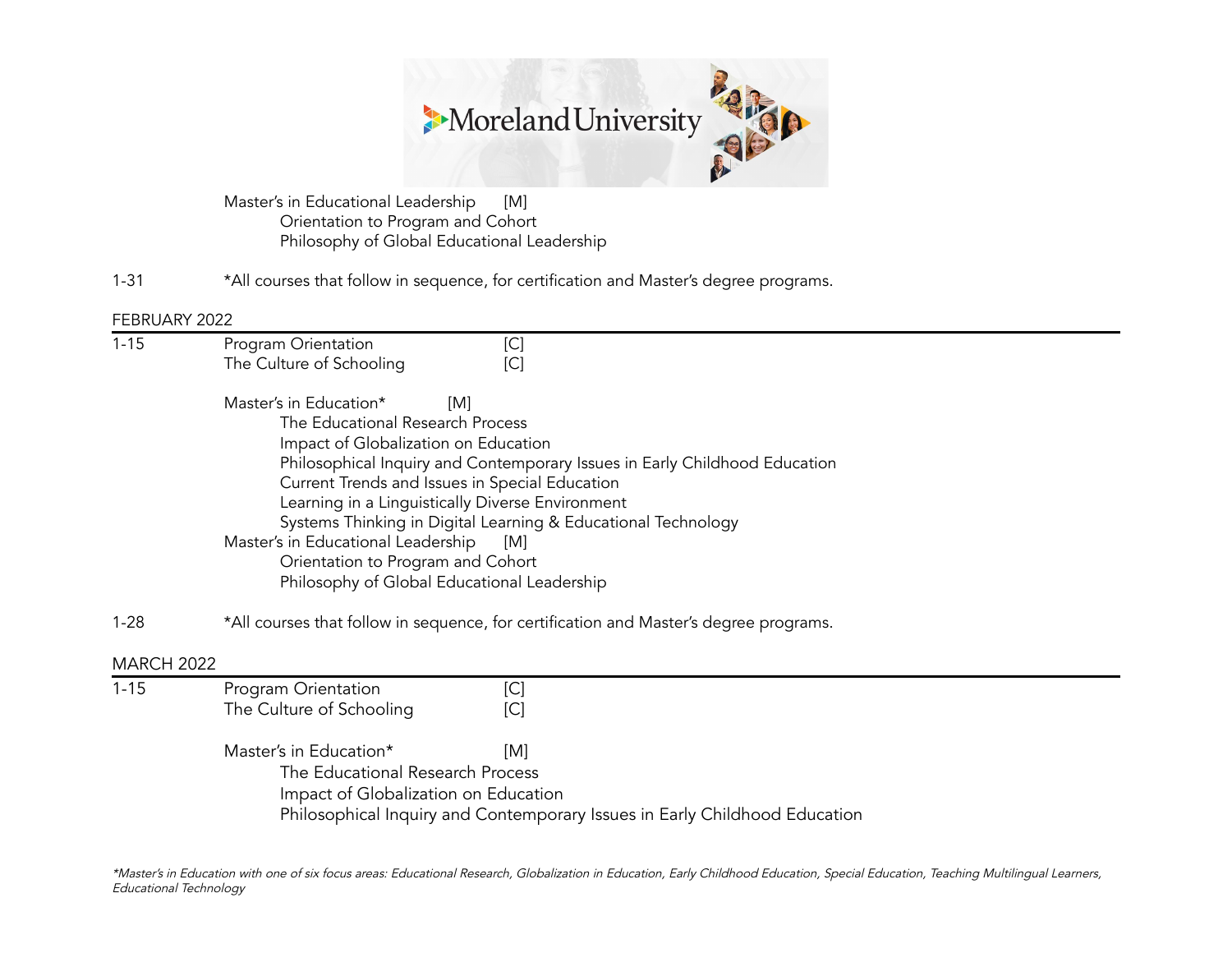

Current Trends and Issues in Special Education Learning in a Linguistically Diverse Environment Systems Thinking in Digital Learning & Educational Technology Master's in Educational Leadership [M] Orientation to Program and Cohort Philosophy of Global Educational Leadership

1-31 \*All courses that follow in sequence, for certification and Master's degree programs.

#### APRIL 2022

| $1 - 15$       | Program Orientation<br>The Culture of Schooling                                                                                                                               | [C]<br>[C]                                                                                                                                                                                                                                                                                                     |  |
|----------------|-------------------------------------------------------------------------------------------------------------------------------------------------------------------------------|----------------------------------------------------------------------------------------------------------------------------------------------------------------------------------------------------------------------------------------------------------------------------------------------------------------|--|
|                | Master's in Education*<br>The Educational Research Process<br>Impact of Globalization on Education<br>Master's in Educational Leadership<br>Orientation to Program and Cohort | [M]<br>Philosophical Inquiry and Contemporary Issues in Early Childhood Education<br>Current Trends and Issues in Special Education<br>Learning in a Linguistically Diverse Environment<br>Systems Thinking in Digital Learning & Educational Technology<br>[M]<br>Philosophy of Global Educational Leadership |  |
| $1 - 30$       | *All courses that follow in sequence, for certification and Master's degree programs.                                                                                         |                                                                                                                                                                                                                                                                                                                |  |
| <b>MAY 202</b> |                                                                                                                                                                               |                                                                                                                                                                                                                                                                                                                |  |
| $1 - 15$       | Program Orientation<br>The Culture of Schooling                                                                                                                               | [C]<br>[C]                                                                                                                                                                                                                                                                                                     |  |